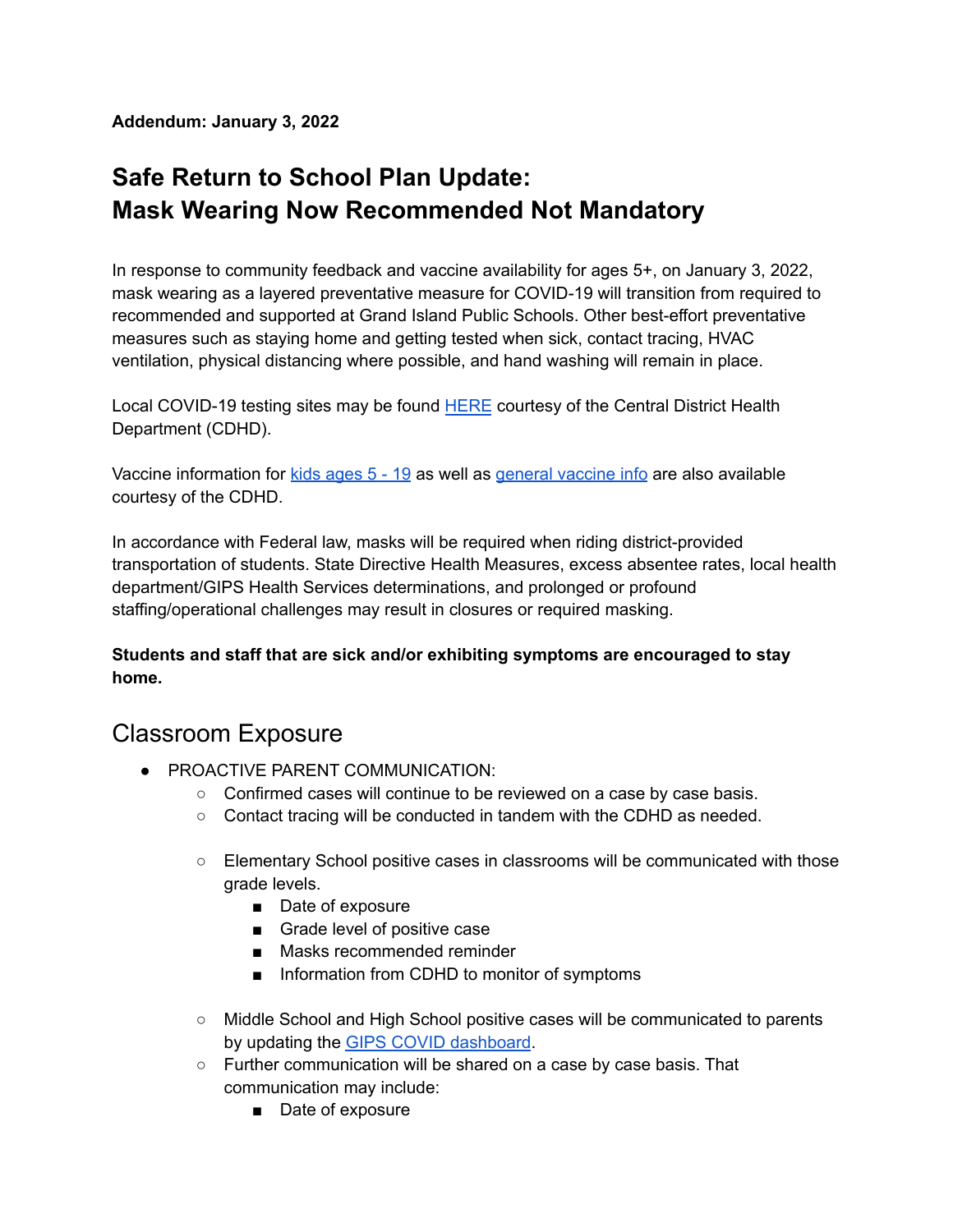- Grade or group level of positive cases
- Masks recommended reminder
- Information from CDHD to monitor of symptoms
- Updated confirmed case snapshot by grade level on GIPS COVID dashboard
- If multiple cases occur in a secondary classroom or group of students, GIPS will work with CDHD to determine an appropriate response plan.

### COVID-Related Classroom Closures:

- **ELEMENTARY SCHOOLS:** 
	- 3 or more students and/or staff confirmed COVID cases per elementary classroom may result in closure for that classroom. Duration will be determined on a case by case basis with guidance from the CDHD.
	- Contact tracing will be conducted in tandem with the CDHD as needed.
	- Cases will continue to be reviewed on the GIPS [dashboard.](https://www.gips.org/about-gips/gips-covid-19-updates.html)
- MIDDLE & HIGH SCHOOLS:
	- If a group of confirmed COVID cases (3 or more staff or students) is identified in a group of classes, cohorts, sports teams and the like, GIPS will work with CDHD to determine potential necessary closures by grade level or section or group for a short duration on a case by case basis. Duration will be determined on a case by case basis with guidance from the CDHD.
	- $\circ$  Contact tracing will be conducted in tandem with the CDHD as needed.
	- Cases will continue to be reviewed on the GIPS [dashboard.](https://www.gips.org/about-gips/gips-covid-19-updates.html)

#### School Closures

- PROACTIVE PARENT COMMUNICATION:
	- $\circ$  Parents will be notified as the medical/illness absentee rate gets closer to 5% encouraging masks and other monitoring precautions.
- BUILDING CLOSURES:
	- 8% or higher medical attributed absentee rate schoolwide may result in closure for that building.
	- Prior to or following a school building closure, masks may be required until the absentee rate subsides.
	- As we work closely with CDHD to identify potential building closure procedures, we will communicate with families as early as possible to share duration forecast.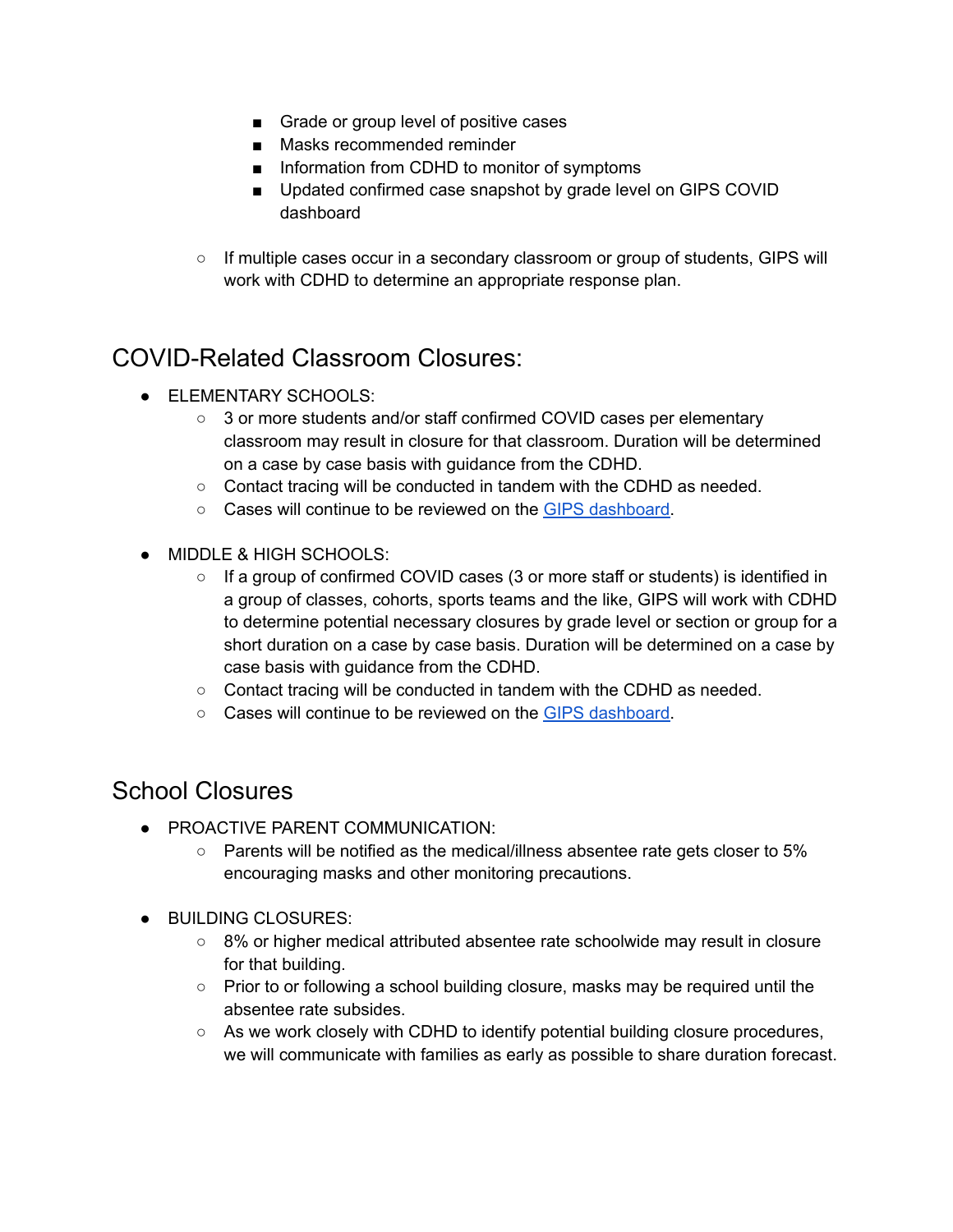### Isolation Guidelines

- All students or staff that test positive for COVID-19 will be required to follow isolation guidelines as highlighted by the Centers for Disease Control and [Prevention](https://www.cdc.gov/media/releases/2021/s1227-isolation-quarantine-guidance.html) (CDC):
	- Everyone, regardless of vaccination status:
		- Stay home for 5 days.
		- If you have no symptoms or your symptoms are resolving after 5 days, individuals may return to school but must wear a mask for up to an additional 5 days.
		- If you have a fever, continue to stay home until your fever resolves.

### Quarantine Recommendation

• Staff and students that are exposed to confirmed positive cases are strongly recommended to follow quarantine guidelines as highlighted by the CDC (same as above).

#### Nurse's Office Visits

● Symptomatic students are required to wear a mask while in the nurse's office, isolation room, or while waiting to go home.

### Staff Gatherings

- Masks are recommended for staff when attending indoor, congregate gatherings.
- Contact HR if accommodations are needed.

#### Events

● Mask wearing will be recommended at all GIPS events.

#### Disclaimer

- Please note, a scenario may arise of which we may revert back to universal masking if deemed necessary or mandated by the state or local officials.
- We will continue to move along with the pace of our community and work with our health officials as we have throughout this process to monitor, review, and adjust.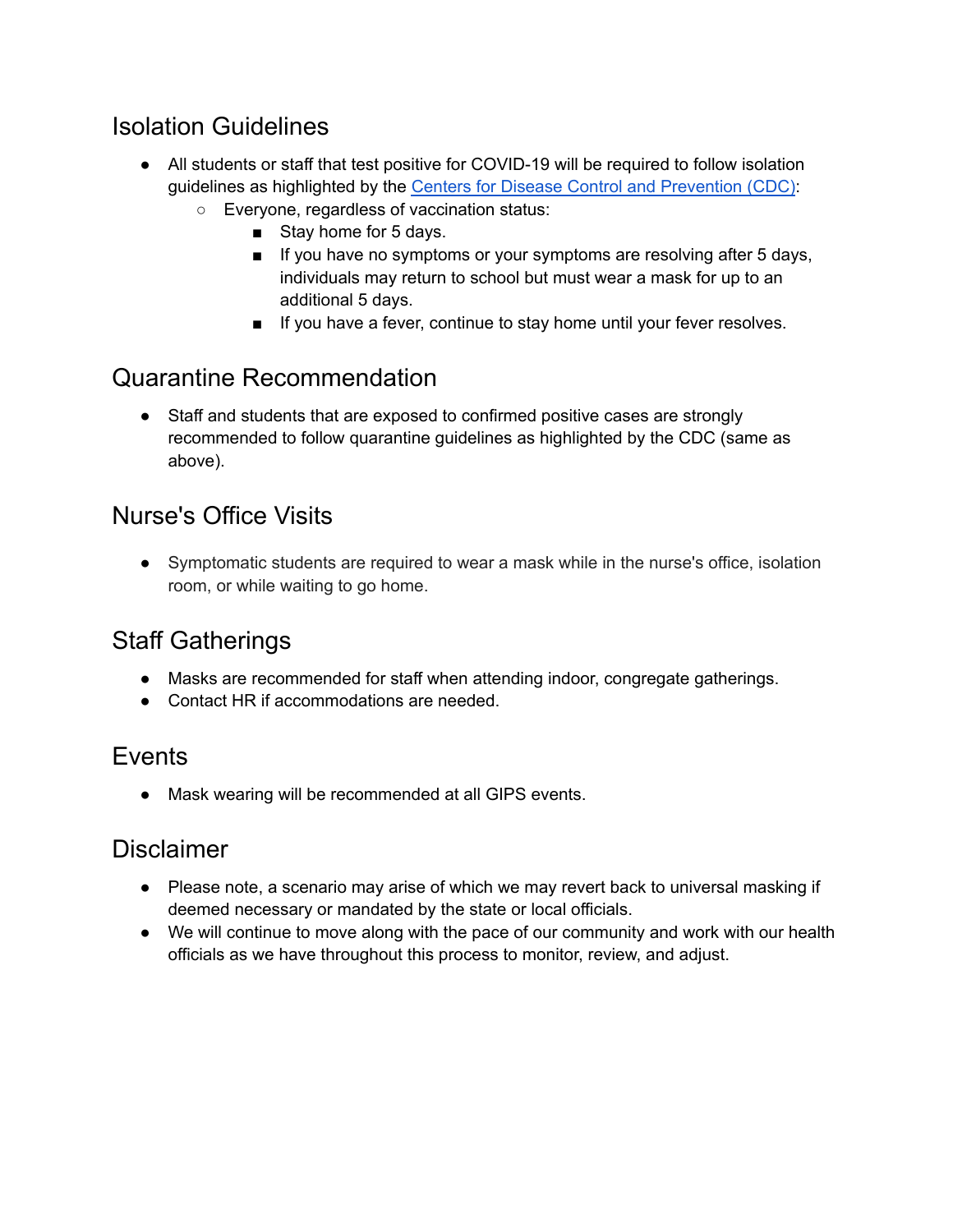# **GIPS Safe Return to School**

#### **Grand Island Public Schools families, staff and community:**

For staff and students, masks will be encouraged, supported, and optional unless "Substantial Transmission", as defined by Centers for Disease Control and Prevention (CDC), occurs in Hall County as indicated by total new cases and the COVID-19 Community Safety Threshold defined below. However, in accordance with Federal law, masks will be required when riding district-provided transportation of students.

**For visitors, which includes parents/families:** masks are required indoors during the school day.

#### **COVID-19 COMMUNITY SAFETY THRESHOLD**

If COVID-19 cases in Hall County reach Substantial Transmission for two consecutive weeks and data indicating direct impact on schools such as illnesses, absences, and/or hospitalizations occur, GIPS will require universal and correct wearing of masks district wide for all students, staff, and visitors to help reduce spread of the disease until two consecutive weeks of lower than Substantial Transmission is reached and data indicating direct impact on schools such as illnesses, absences, and/or hospitalizations subside. CDC defines Substantial Transmission as 50 cases per 100,000 in the previous seven days. Masks or individual quarantines may also be required at specific schools in the event of school-based exposures or outbreaks or at the discretion of the Central District Health Department.

Continued high transmission of COVID-19 could require heightened safety protocols and a return to the previous school year's GIPS Reimagined model as recommended by the GIPS superintendent, Board of Education, and Central District Health Department. For more information on the Reimagined model, click [here](https://www.gips.org/Reimagined).

#### **Policy adaptations in place due to substantial transmission (August 18, 2021):**

#### INCREASED SAFETY MITIGATIONS [Staff Experiencing Symptoms]

- 1. Notify your principal that you are experiencing symptoms. Administrators and supervisors are charged with maintaining a safe work and learning environment, and may elect to have you go or stay home.
- 2. Wear a multi-layer mask that completely covers your nose and mouth, fits snugly against the sides of your face without gaps, and has a nose wire to prevent leaking out of the top of the mask.
- 3. Seek testing. It is strongly recommended that unvaccinated and vaccinated people get tested for COVID-19. This is especially important if you have been around someone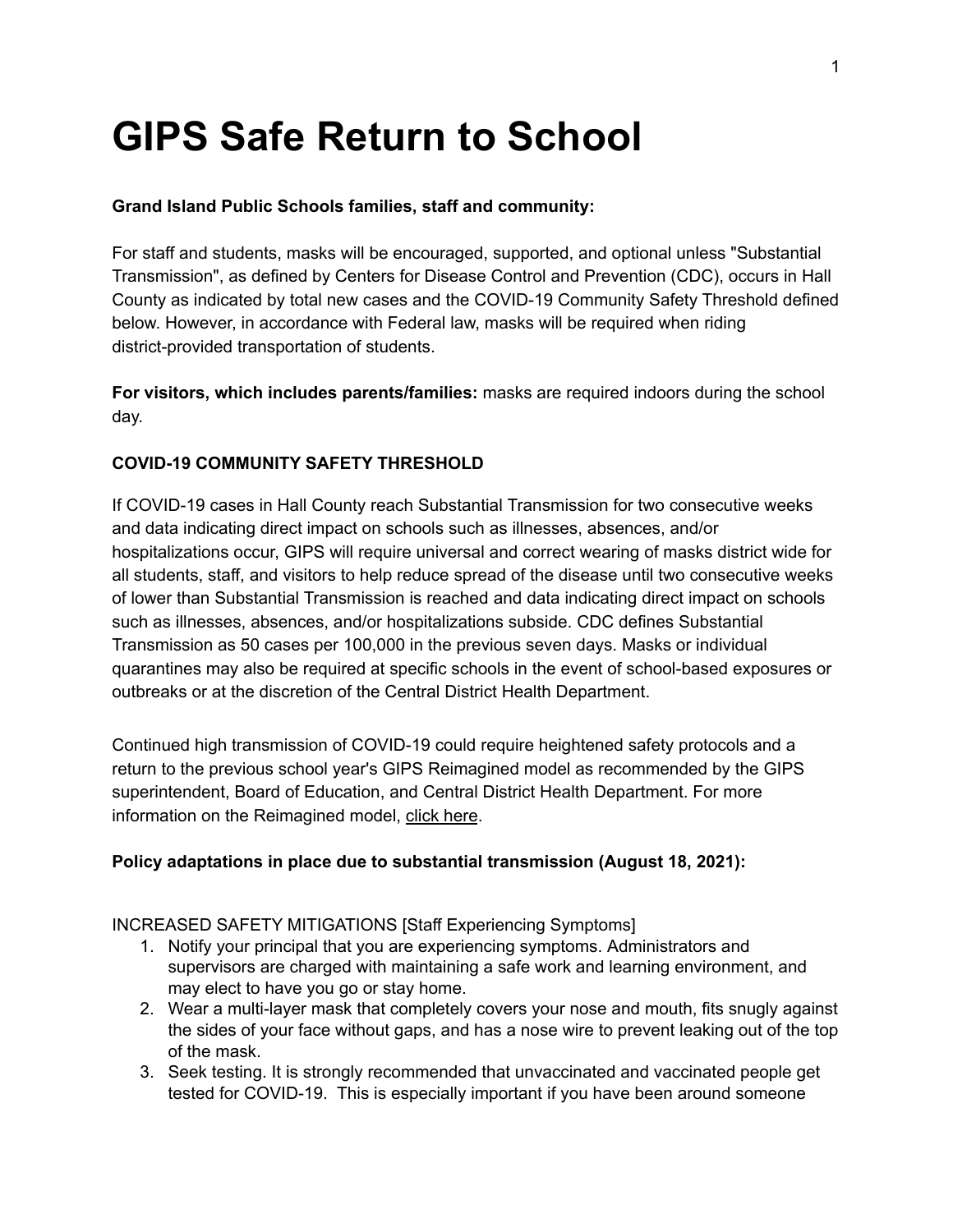who has tested positive for COVID-19.

- 4. Avoid meeting with staff in distances less than 6' and/or meet via Zoom until symptoms subside and/or a test returns negative.
- 5. Eat away from others. Due to the high transmissibility of the Delta variant, find a place safe from others when removing your mask to eat.
- 6. Wash or sanitize hands during all transitions, such as entering and leaving classrooms and other shared spaces.
- Places to get a free COVID-19 test: Free [Testing](https://www.hhs.gov/coronavirus/community-based-testing-sites/index.html) (includes CVS, Walgreens, Walmart).

#### INCREASED SAFETY MITIGATION [Staff Experiencing More Severe Symptoms]

- 1. Notify your principal that you are experiencing more severe symptoms. Administrators and supervisors are charged with maintaining a safe work and learning environment and will help facilitate a sub.
- 2. Avoid direct contact with other staff and students and seek medical care.
- 3. Seek testing. It is strongly recommended that unvaccinated and vaccinated people get tested for COVID-19. This is especially important if you have been around someone who has tested positive for COVID-19.
- 4. Any absence of 3 or more days requires a physician's note. Staff will return once they have been fever-free for 24 hours and symptoms have significantly reduced.
- Places to get a free COVID-19 test: Free [Testing](https://www.hhs.gov/coronavirus/community-based-testing-sites/index.html) (includes CVS, Walgreens, Walmart).

#### **Important Considerations:**

- The COVID-19 Delta variant is the dominant strain in Hall County.
- Those infected with Delta carry higher levels in their respiratory tract making it more contagious than previous strains.
- COVID-19 cases, at the time of this writing, have increased substantially in the Central District Health Department (CDHD) area, including the community of Grand Island.
- Hall County is lower than the state and national vaccination rate averages, making it more vulnerable to the disease.
- Centers for Disease Control and Prevention (CDC) recommends that everyone 12 years and older get a COVID-19 vaccine to help protect against the disease.
- The Central District Health Department offers COVID-19 vaccines Monday Friday, 9 a.m. - 4:30 p.m., 1137 S Locust Street. Thursday clinics run until 8 p.m.. No appointment necessary. Those ages 12-18 need to be accompanied by a parent or guardian. For more information, call (308) 385-5175.
- Due to the changing situation of COVID-19 and the more transmissible Delta variant, the CDC and the American Academy of Pediatrics (AAP) recommend that all students, staff, and visitors wear masks indoors in PK-12 school settings, regardless of vaccination status.Wearing a mask remains one of the most effective ways to reduce transmission of COVID-19. Note, GIPS will continue to observe its Community Safety Threshold as defined above before requiring masks.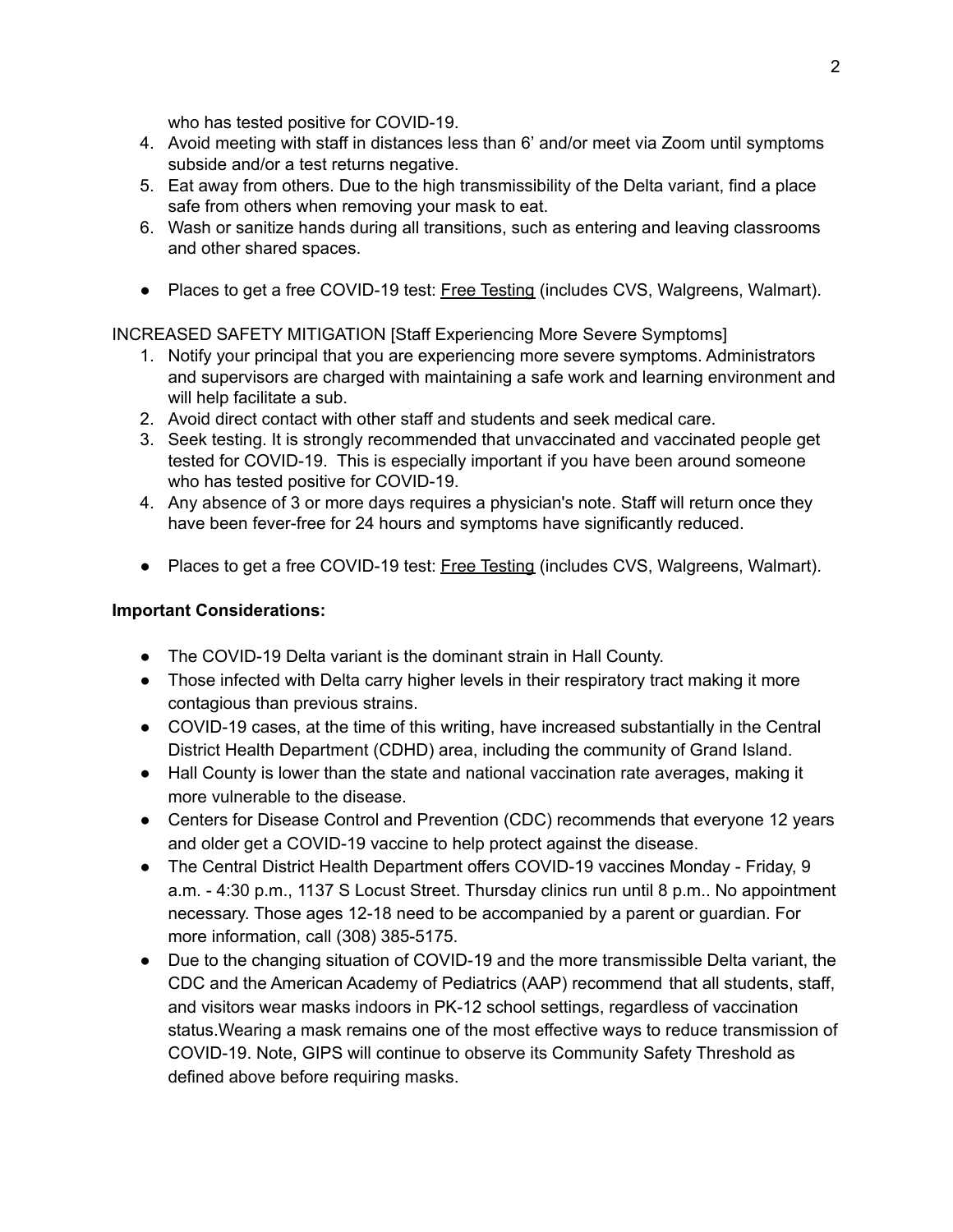Reducing disease transmission is a community effort. GIPS thanks the community for their overwhelming support. Testing, quarantining when necessary, wearing a mask, cleaning, disinfection, upgraded ventilation, and vaccination remain key strategies for keeping in-person learning environments and the community more safe.

GIPS will continue to work closely with the Central District Health Department and local medical professionals to help maintain a safe school environment throughout the pandemic. GIPS will continue to gather research on COVID-19 from various sources including the local health department, the CDC, the Nebraska Department of Education, and the U.S. Department of Education to keep parents, students, and the community informed.

| <b>General Operations</b>                  | 3  |
|--------------------------------------------|----|
| 2021-2022 COVID-19 Protocols               | 3  |
| Parent/Student Engagement and Involvement  | 4  |
| <b>Mitigation Efforts</b>                  | 4  |
| Transportation                             | 6  |
| Meals                                      | 6  |
| <b>Continuity of Learning Expectations</b> | 6  |
| The School Day                             | 6  |
| Activities Outside of School Day           | 7  |
| <b>Community Use of Facilities</b>         | 7  |
| <b>Student Accommodations</b>              | 7  |
| Staff                                      | 7  |
| <b>Respiratory Etiquette</b>               | 7  |
| All Staff                                  | 8  |
| <b>Staff Accommodations</b>                | 10 |
| Social and Emotional Supports for Staff    | 10 |
| Onboarding of Staff                        | 10 |
| <b>In Conclusion</b>                       | 10 |
|                                            |    |

## <span id="page-5-0"></span>**General Operations**

#### <span id="page-5-1"></span>**2021-2022 COVID-19 Protocols**

- 1. Staff/Students
	- a. Hand washing/sanitizing upon entering the school or start of school activities and during the day as needed.
	- b. Social distancing where possible.
	- c. Masks encouraged, supported, and optional onsite.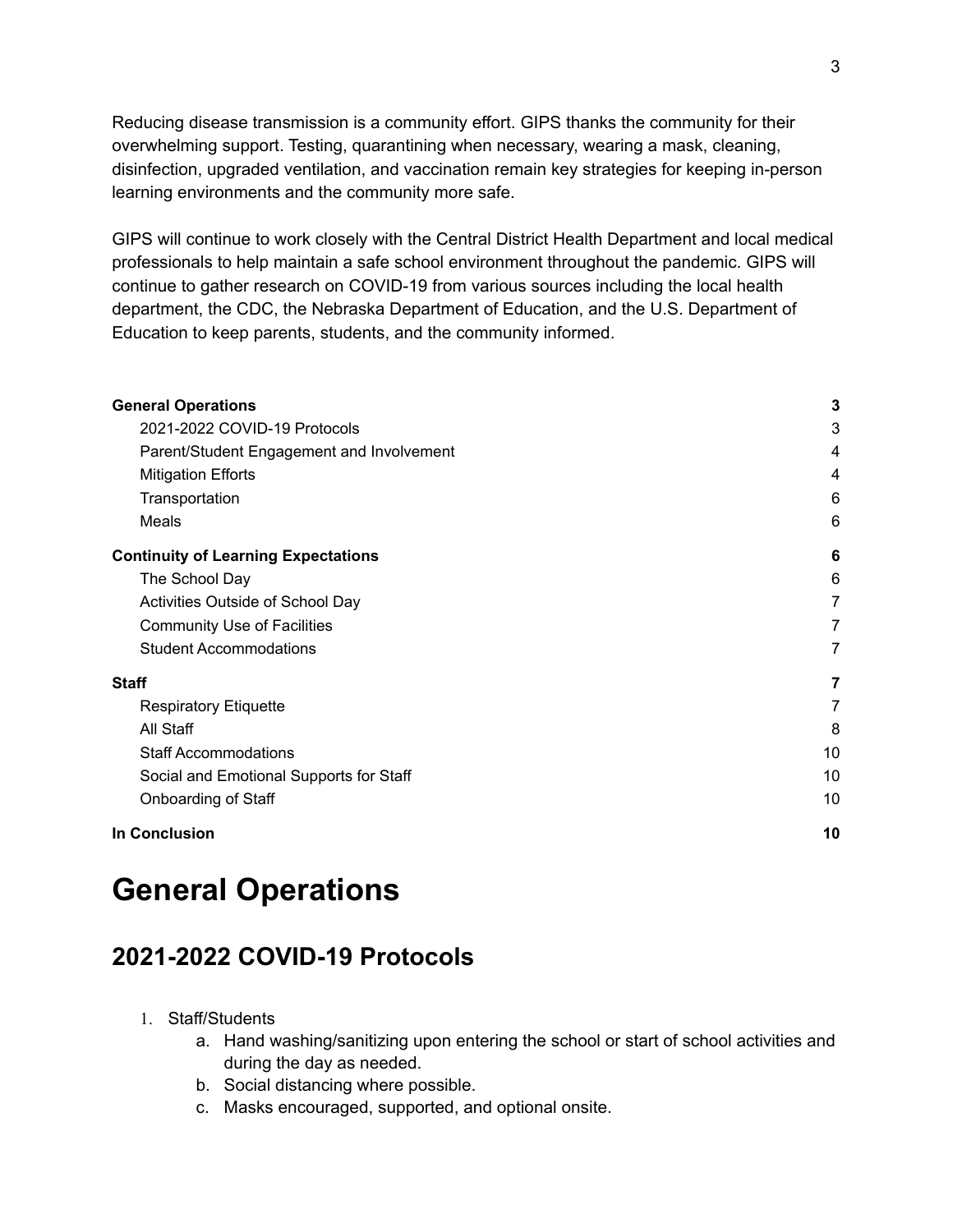- d. Masks required when riding district-provided transportation.
- 2. Visitors
	- a. Masks are required indoors during the school day.
- 3. Staff/Students/Visitors: COVID-19 Community Safety Threshold
	- a. As outlined above, if prolonged Substantial Transmission of COVID-19 occurs in Hall County and data indicating direct impact on schools such as illnesses, absences, and/or hospitalizations occur, masks will be required by all students, staff, and visitors for the period defined.
	- b. In the event of school-based exposures or outbreaks, or at the discretion of the Central District Health Department, masks and quarantine may be required at specific schools.
	- c. Policy revision and adaptation may be required based on: (1) significant changes to CDC guidance on reopening schools and/or (2) changes to the dynamics of the COVID-19 pandemic.

#### <span id="page-6-0"></span>**Parent/Student Engagement and Involvement**

- 1. Parents visiting during school hours will:
	- a. Sign in and out at the school office.
	- b. Follow COVID-19 Protocols outlined above.
- 2. Contacting administration/district/school
	- a. Let's Talk, available at [www.gips.org](http://www.gips.org) or by [clicking](https://www.gips.org/contact-us/) here, is the preferred method when contacting district and school leadership.
	- b. Staff are available via email or by calling the school building. For the staff directory click [here](https://www.gips.org/new-staff-search.html) or go to the tab titled Directory at www.gips.org.
	- c. Schedule meetings in advance. Meetings can occur via Zoom or onsite.
- 3. Procedures
	- a. Parent/Teacher conferences will be scheduled onsite as indicated on the 2021-2022 School Calendar. Parents with COVID-19 related health concerns may contact your child's teacher to make alternative arrangements.

### <span id="page-6-1"></span>**Mitigation Efforts**

- 1. Monitor for symptoms
	- a. Please keep your child home and contact the school office if your child has any of the following:
		- i. a temperature of 100.0 or greater.
		- ii. episodes of vomiting or diarrhea in the last 24 hours.
		- iii. an unexplained rash.
		- iv. new loss of taste or smell.
		- v. new onset of shortness of breath or cough.
		- vi. other symptoms that could indicate contagious illnesses.
	- b. Contact your school nurse if: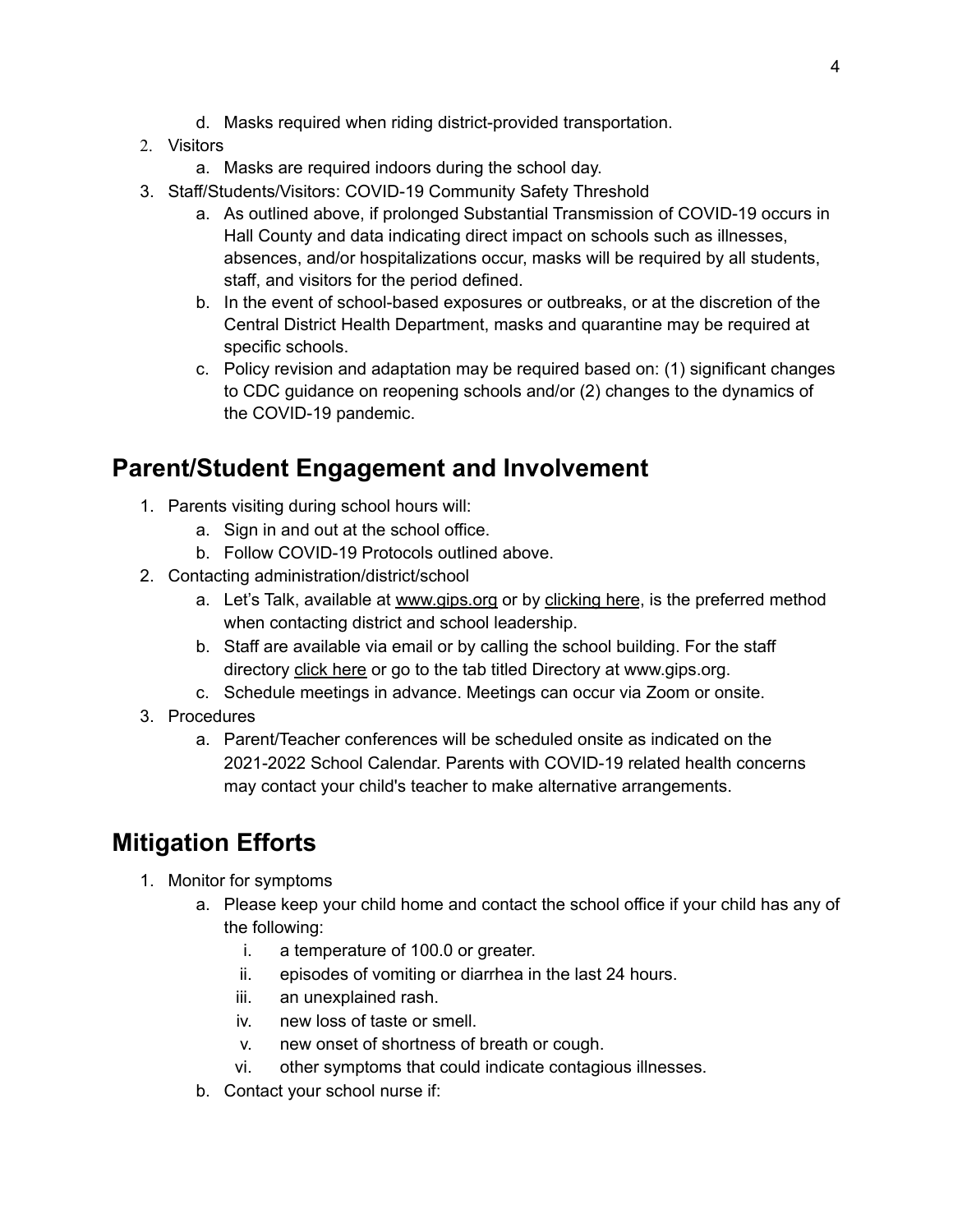- i. you are unsure if your child should be at school.
- ii. your child has been exposed to someone who tested positive for COVID-19.
- c. Students who have symptoms or have been exposed to a person who tested positive for COVID-19 may be excluded from school or asked to wear a mask. The duration is based on a number of factors determined in collaboration with district policy, the Central District Health Department, and local healthcare professionals.
- 2. Vaccinations
	- a. GIPS will be partnering with the Central District Health Department to periodically provide vaccine clinics at school campuses.
- 3. Testing
	- a. Partnerships with the local health department and community health clinics will be utilized to support diagnostic testing for students presenting with COVID-19-like symptoms.
	- b. Screening testing in collaboration with CDHD and community health clinics will be available where possible upon request.
- 4. Isolation rooms
	- a. Required under nurse supervision.
- 5. Cleaning expectations
	- a. Custodial staff will clean and disinfect as per CDC recommendations.
	- b. Teaching staff will have supplies to clean and disinfect surfaces as needed.
	- c. Lunch room tables and facilities will be cleaned and maintained by Kitchen and Custodial Staff.
- 6. Cohorting
	- a. Students will be grouped into the smallest cohort units possible to assist in appropriate contact tracing, isolation, and quarantine as necessary.
	- b. Facilities will be modified where possible to allow for physical distancing and cohorting.
- 7. Contact tracing, isolation, and quarantine
	- a. In collaboration with the Central District Health Department, contact tracing, isolation, and quarantine will be administered where determined necessary.
- 8. Air purification
	- a. Needlepoint Bi-polar Ionization systems are installed in all district facilities.
	- b. HVAC systems are on frequent air refresh cycles.
- 9. Respiratory Etiquette Expectations
	- a. Masks worn when experiencing cold, flu, and allergy-like symptoms such as congestion, cough, headache, or sore throat.
	- b. Handwashing after a sneeze or blowing one's nose.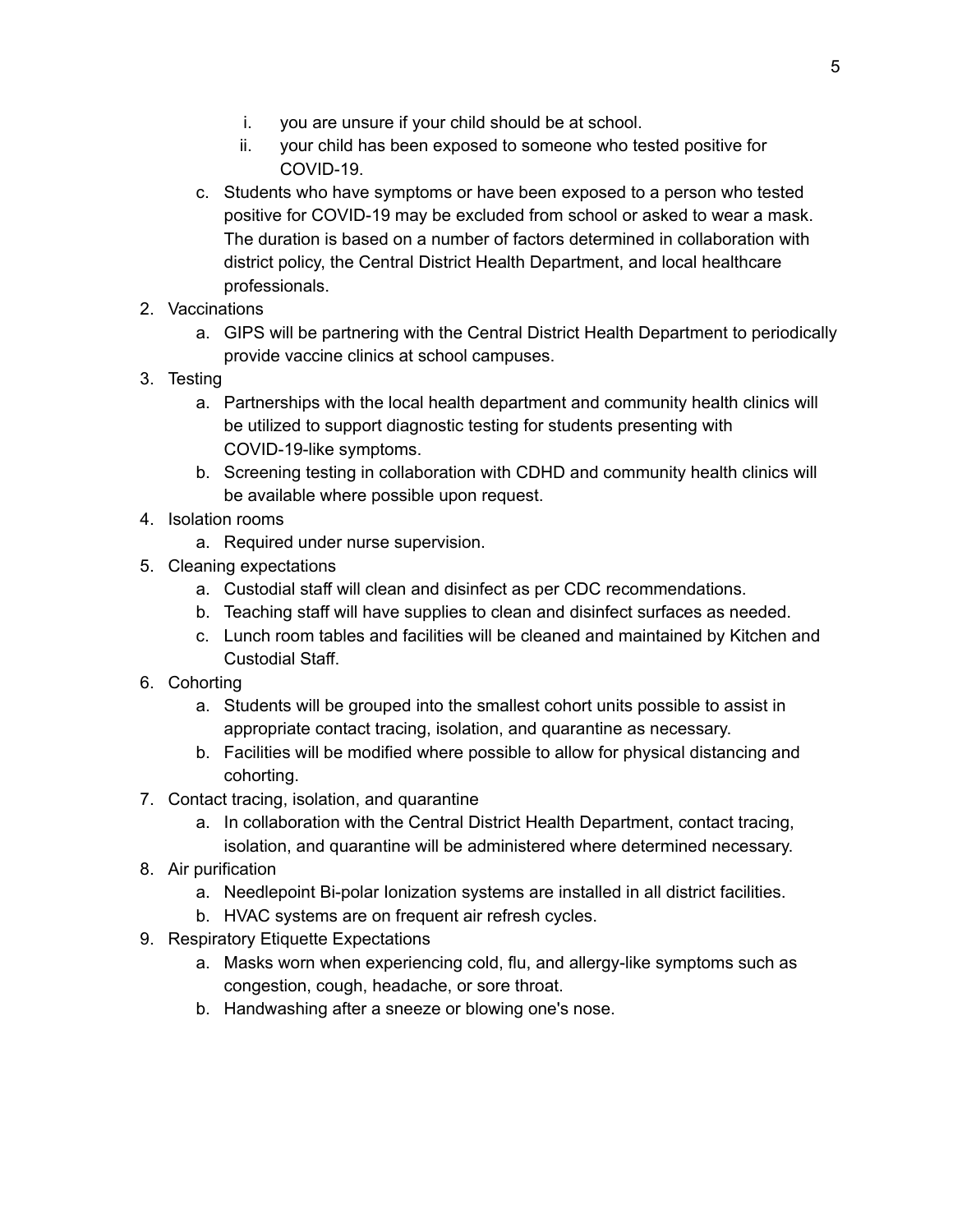### <span id="page-8-0"></span>**Transportation**

- 1. Bus stops and student travel
	- a. In accordance with Federal law, when transporting students all riders will be expected to wear masks at all times. To review the federal order, click [here](https://www.cdc.gov/quarantine/pdf/Mask-Order-CDC_GMTF_01-29-21-p.pdf).
	- b. Students will be expected to practice social distancing at the stop before boarding and while waiting for the bus to arrive.
	- c. Daily cleaning of buses.

### <span id="page-8-1"></span>**Meals**

Meals will be served at no cost to all students for the 2021-2022 school year. Full details on meals and Nutrition Services are available at [www.gips.org](http://www.gips.org) under the tab tiled "Services" or by [clicking](https://www.schoolnutritionandfitness.com/index.php?sid=1552516259365) here.

- 1. Onsite students
	- a. Hot lunches, more extensive menu items, add-ons, water, and self service condiments will be available.
	- b. Students will remain cohorted.
	- c. Nutrition Services will support schools who continue with breakfast in the classroom.
- 2. Virtual students
	- a. Communication will be given directly to virtual families and meals will be provided. Instructions will be provided at orientation.
- 3. Snacks and hydration
	- a. Snacks and food in class will be allowed with building administrator approval following food safety and Smart Snack guidelines for schools. For more information about Smart Snacks, click [here.](https://www.gips.org/assets/site/Nutrition%20Services/smart-snacks-in-school.pdf)
	- b. Water bottles, water stations, and drinking fountains will be available for use.

# <span id="page-8-2"></span>**Continuity of Learning Expectations**

Specific instructions by school level or individual buildings may be more detailed, but will follow these guidelines.

### <span id="page-8-3"></span>**The School Day**

- 1. Foster an inclusive and welcoming environment that respects teacher and student choice to wear masks.
- 2. Maintain grade level cohorts for instruction wherever possible.
- 3. Students need to remain in cohorts for lunch.
- 4. Students can share instructional materials and supplies.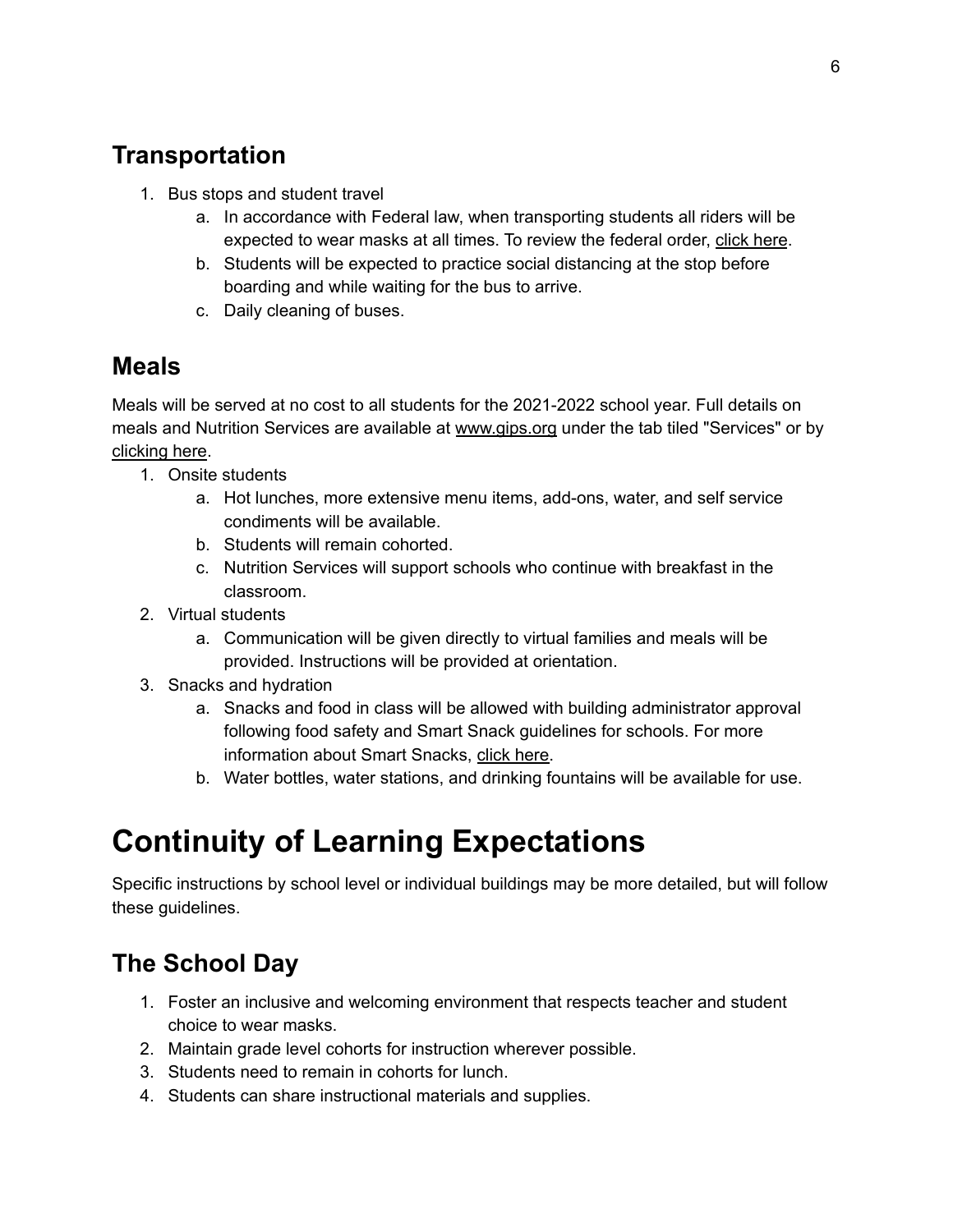- 5. Students can check out books.
- 6. Recess and PE activities will occur.
- 7. Building visitors and presenters check in/out at the office and follow protocols in place.
- 8. Students remain in classroom or grade level cohorts during assemblies.
- 9. Schedule field trips and student experiences as aligned to curriculum.
- 10. Sharing students-WIN time (flexible period to provide extra help or enrichments).

#### <span id="page-9-0"></span>**Activities Outside of School Day**

- 1. 2021-2022 COVID-19 Protocols as defined above will be observed.
- 2. Travel is allowed following the GIPS Transportation guidelines outlined above. a. Participants will adhere to activity host/destination safety protocols.

#### <span id="page-9-1"></span>**Community Use of Facilities**

- 1. Community use of facilities is allowed and requires approval by the building principal/program director and the director of Buildings & Grounds.
- 2. Follow 2021-2022 COVID-19 Protocols outlined above.

#### <span id="page-9-2"></span>**Student Accommodations**

1. Appropriate accommodations for students with disabilities will be made on a case-bycase basis.

# <span id="page-9-3"></span>**Staff**

### <span id="page-9-4"></span>**Respiratory Etiquette**

The pandemic has caused all of us to re-think many aspects of our lives and how we conduct ourselves. It is important to acknowledge that not everyone necessarily agrees on the best ways to manage the pandemic, what precautions may need to be taken, and to what degree safety protocols should be enacted and enforced. As we live and work together, we strongly encourage and expect staff to treat each other with professionalism and compassion. It is not our responsibility to change others' minds; however, it is our responsibility to be respectful, empathetic, and compassionate towards those with whom we interact. Putting on a mask if you have a cold or are symptomatic, respecting another person's desire to meet via zoom rather than in-person, and honoring a request to keep socially distanced are examples contributing to a positive and collaborative work environment.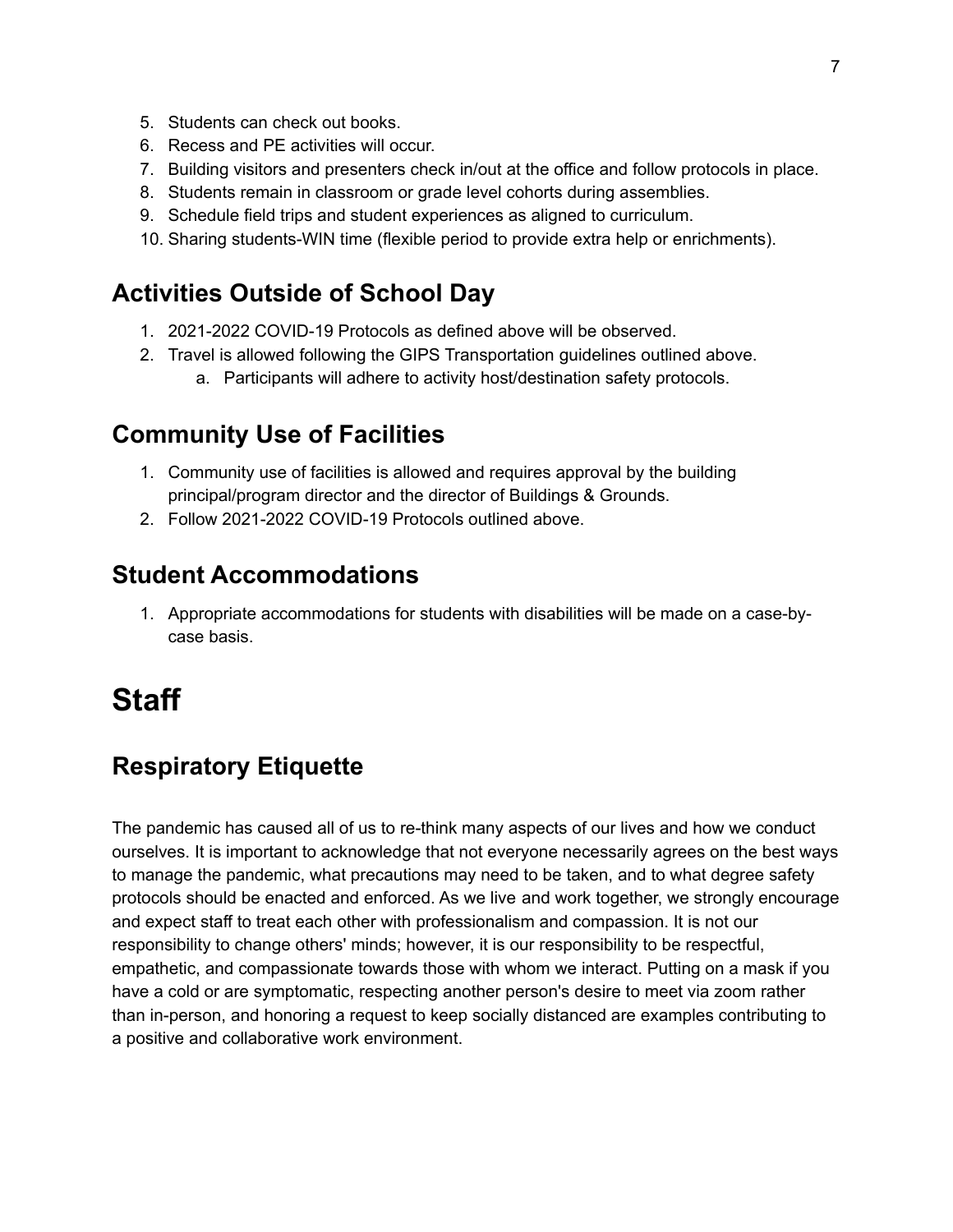### <span id="page-10-0"></span>**All Staff**

All GIPS staff have been encouraged and provided opportunities to receive a COVID-19 vaccine. The Centers for Disease Control and Prevention reports that the vaccine has been proven to be highly effective at preventing the transmission of COVID-19, as well as minimizing the symptoms and seriousness for anyone who contracts the virus. GIPS recognizes and supports each individual's right to decide for themselves whether to be vaccinated.

All staff are expected to report to their normal assignment for the 2021-2022 school year. Special accommodations related to COVID-19 made during the 2020-2021 school year have expired. Staff are required to report onsite for district and building work assignments, professional learning, and school improvement days.

All staff should continue to self monitor for illness, including the symptoms related to COVID-19, particularly for those staff who have not been vaccinated. Self-monitoring includes asking the following questions:

- a. Do I have any of the following that is new or I cannot explain:
	- i. Fever above 100.0 degrees
	- ii. Shortness of breath
	- iii. Cough
	- iv. Chills
	- v. Muscle pain
	- vi. Headache
	- vii. Sore throat
	- viii. New loss of taste or smell
	- ix. Congestion or runny nose
	- x. Nausea or vomiting
	- xi. Diarrhea
- b. All vaccinated and unvaccinated staff with symptoms are encouraged to get a COVID-19 test. This is especially important if they have been around someone who has tested positive for COVID-19.

#### **INCREASED SAFETY MITIGATION [Staff Experiencing Symptoms]**

- 1. Notify your principal that you are experiencing symptoms. Administrators and supervisors are charged with maintaining a safe work and learning environment, and may elect to have you go or stay home.
- 2. Wear a multi-layer mask that completely covers your nose and mouth, fits snugly against the sides of your face without gaps, and has a nose wire to prevent leaking out of the top of the mask.
- 3. Seek testing. It is strongly recommended that unvaccinated and vaccinated people get tested for COVID-19. This is especially important if you have been around someone who has tested positive for COVID-19.
- 4. Avoid meeting with staff in distances less than 6' and/or meet via Zoom until symptoms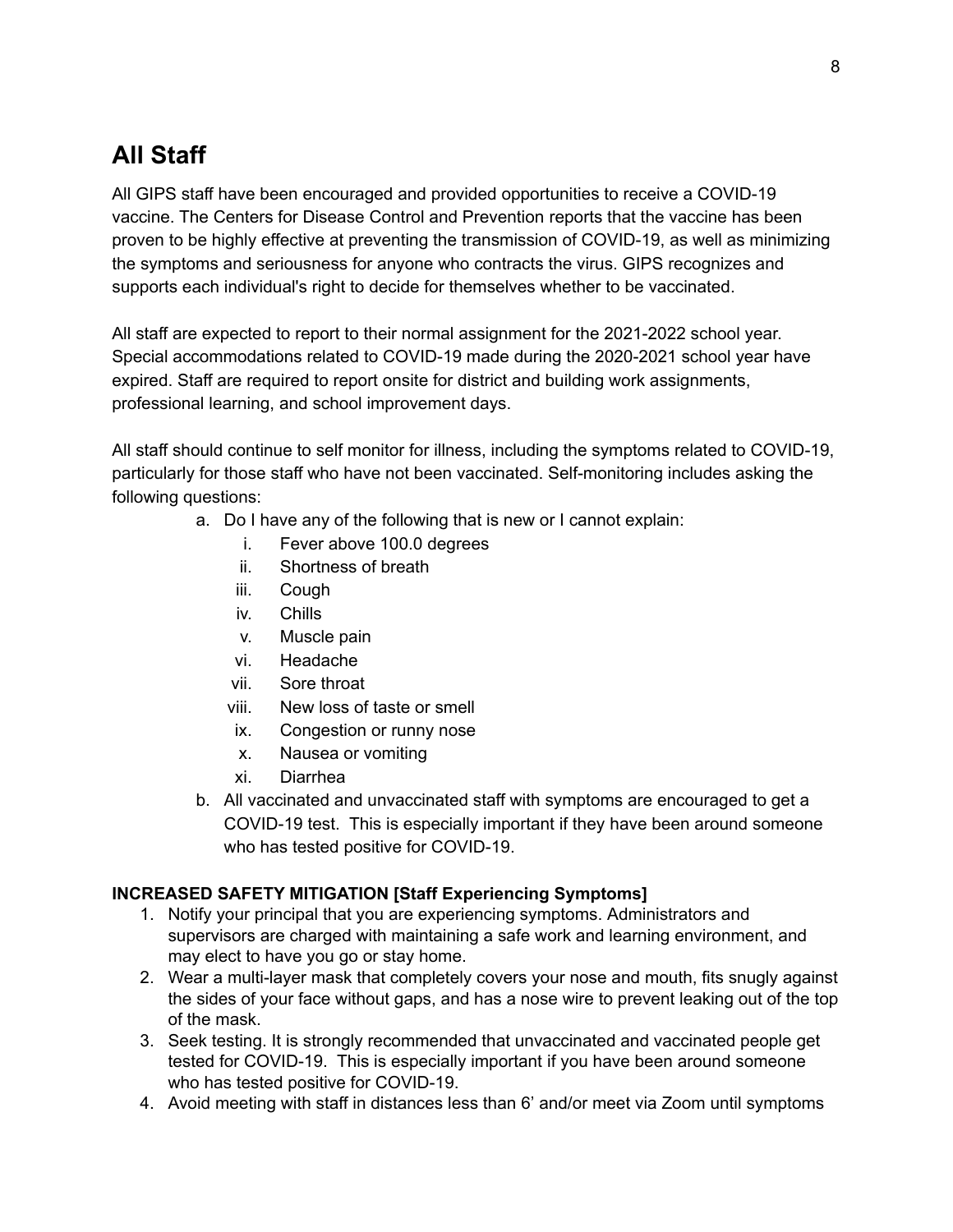subside and/or a test returns negative.

- 5. Eat away from others. Due to the high transmissibility of the Delta variant, find a place safe from others when removing your mask to eat.
- 6. Wash or sanitize hands during all transitions, such as entering and leaving classrooms and other shared spaces.
- Places to get a free COVID-19 test: Free [Testing](https://www.hhs.gov/coronavirus/community-based-testing-sites/index.html) (includes CVS, Walgreens, Walmart).
	- c. Staff who are experiencing symptoms are encouraged to use discretion in deciding how they act around others. Choosing to put on a mask when entering a shared space and sanitizing hands after sneezing or blowing one's nose demonstrates a willingness to be conscientious about the wellbeing of your co-workers. Ultimately, administrators and supervisors are charged with maintaining a safe work and learning environment, and may elect to ask staff to take measures outlined above, or to go home until symptoms subside.
	- d. Staff with mild symptoms may report to work following the above discretions.

#### **INCREASED SAFETY MITIGATION [Staff Experiencing More Severe Symptoms]**

- 1. Notify your principal that you are experiencing more severe symptoms. Administrators and supervisors are charged with maintaining a safe work and learning environment and will help facilitate a sub.
- 2. Avoid direct contact with other staff and students and seek medical care.
- 3. Seek testing. It is strongly recommended that unvaccinated and vaccinated people get tested for COVID-19. This is especially important if you have been around someone who has tested positive for COVID-19.
- 4. Any absence of 3 or more days requires a physician's note. Staff will return once they have been fever-free for 24 hours and symptoms have significantly reduced.
- Places to get a free COVID-19 test: Free [Testing](https://www.hhs.gov/coronavirus/community-based-testing-sites/index.html) (includes CVS, Walgreens, Walmart).
	- e. Staff with more severe symptoms may elect to stay home and seek medical care. Any absence of 3 or more days requires a physician's note. Staff will return once they have been fever free for 24 hours and symptoms have significantly reduced.
	- f. Staff who have been exposed to a confirmed positive COVID-19 person, but do not exhibit symptoms themselves, should report to work as scheduled, and are encouraged to wear a mask and self monitor for symptoms.
	- g. **Effective August 1, 2021** there will not be paid pandemic leave (quarantine or isolation). The one exception will be for staff who have been vaccinated and are confirmed positive for COVID-19. In this instance, staff will be able to use pandemic paid leave until the conclusion of the isolation period. To be eligible for paid pandemic leave, staff will be required to provide the district with a copy of their vaccination card to verify completion of the vaccination protocols appropriate for the type of vaccine received.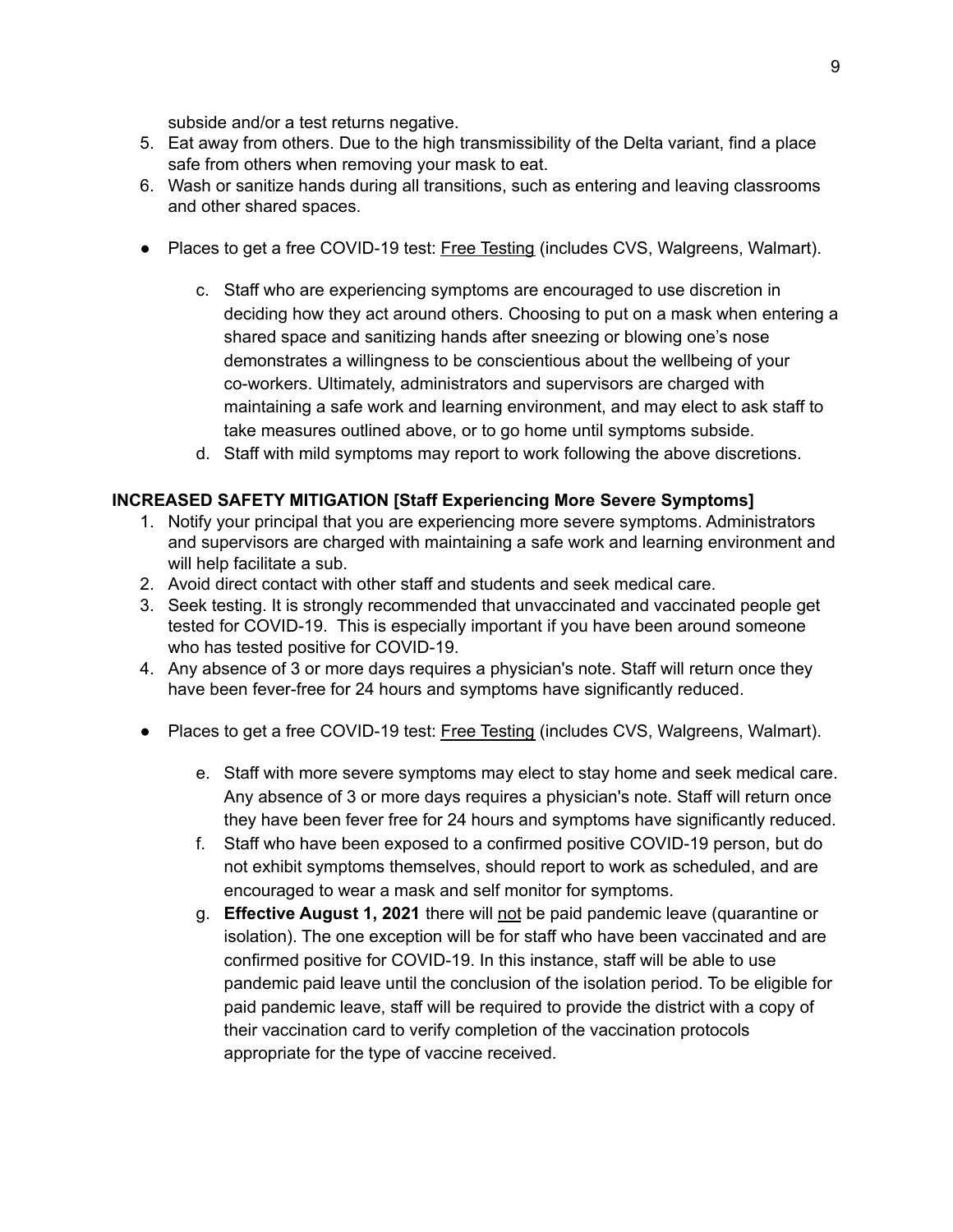### <span id="page-12-0"></span>**Staff Accommodations**

Any staff member who feels they need an accommodation, as provided for under the Americans with Disabilities Act, should notify the Human Resources Department for directions and consideration.

### <span id="page-12-1"></span>**Social and Emotional Supports for Staff**

As we are learning to adapt to a world and work environment where there is an active and on-going pandemic situation, we should be mindful of the emotional needs of our staff. Mental health needs can arise from a variety of stressors, i.e. fear, uncertainty, medical concerns, financial insecurity, family responsibilities, job responsibilities, providing elder care, etc. As a district, we should be aware of the guidelines and advice offered by experts to help and support staff. We will need to find the right balance between meaningful and effective support, being careful not to add unnecessary stress to a staff member's already full schedule.

District leadership can consider a variety of supports by:

- 1. Encouraging staff to utilize the Employee Assistance Program.
- 2. Creating intentional and purposeful ways to affirm staff and their work.
- 3. Incorporating mindfulness activities into the daily schedule and as part of meeting agendas.
- 4. Exercising good listening skills when staff are sharing needs/concerns.
- 5. Setting realistic goals and expectations.

### <span id="page-12-2"></span>**Onboarding of Staff**

- 1. COVID-19 Protocol Training
	- a. Safety procedures/protocols will be covered in new employee orientation as identified by the Safety Committee and Buildings & Grounds department.

# <span id="page-12-3"></span>**In Conclusion**

Grand Island Public Schools was one of a minority of districts across the United States who planned and executed an operational strategy to safely deliver five-day-a-week in-person instruction for the duration of the previous school year. This would not have been possible without the mutual trust and support of the community of Grand Island. Parents, students, staff, the Board of Education, medical professionals, frontline workers, and others tirelessly worked together to make this happen.

The community of Grand Island is resilient. We are not afraid to roll our sleeves up. We may not see eye to eye on all things, but we find ways to pull together in times of crisis. We did it after